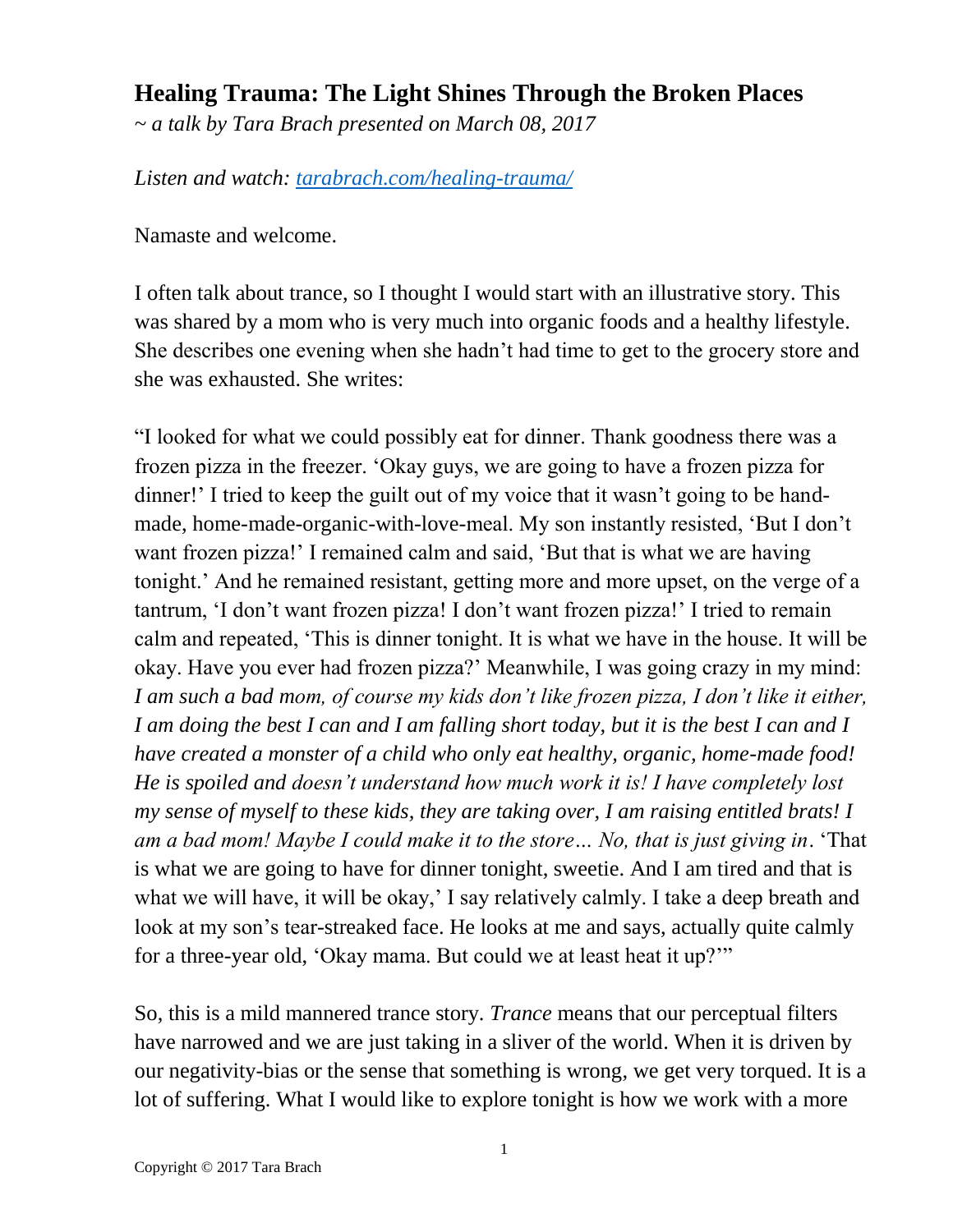painful kind of trance that occurs when it is being driven by strong fear or trauma. It feels like a really important domain because trauma and strong fear are so pervasive, even for those of us that don't think of ourselves as traumatized. We all have seasons where we get in the grip.

The question I am most regularly asked after classes or workshops is: *What do I do if it feels like too much?* Meditation instructions are so often to come into the body and open to what is here and then to be with it with kindness and with clarity. *What do I do if it feels like too much? What if I feel I am going to get overwhelmed? What I do if I feel so agitated, I just can't even sit with it?* These are the kinds of questions I am asked, and they come up so often because many of us have, within us, pockets of trauma-based fear and agitation and we organize our lives around not feeling them.

I'll give you some of the statistics:

It is estimated that seventy percent of us have had a traumatic experience in our life, and that twenty percent of those go on to experience post-traumatic stress syndrome—the different symptoms that circle around trauma. So, that is one of five of us. And there is further research that narrows it down. It says that one in five Americans was sexually molested as a child, one in four was beaten by a parent to the point of leaving a mark, and one in three couples engage in physical violence. That is a lot of people.

We sometimes think of trauma as emotional, sexual abuse or physical abuse, or war, or major natural disasters, but there is a whole range of life-experiences that are traumatizing. They can include surgery and illness and the sudden loss of a loved one. They include the ending of a relationship when it is not expected, or even when it is. I think many people can feel into the nervous system of our society and sense that there is a lot of trauma there, and it's from all sides of the political spectrum. It is the trauma of the segments of the population that have been hit hard by job loss or poverty. The trauma of immigrants, the trauma of refugees, the trauma of nondominant populations that experience regular violence, injustice, oppression.

Much of the trauma is generational. For example, the trauma of slavery—of having your people transported as slaves to another continent and then the continued violence and violations that are perpetuated through the institutions of that country,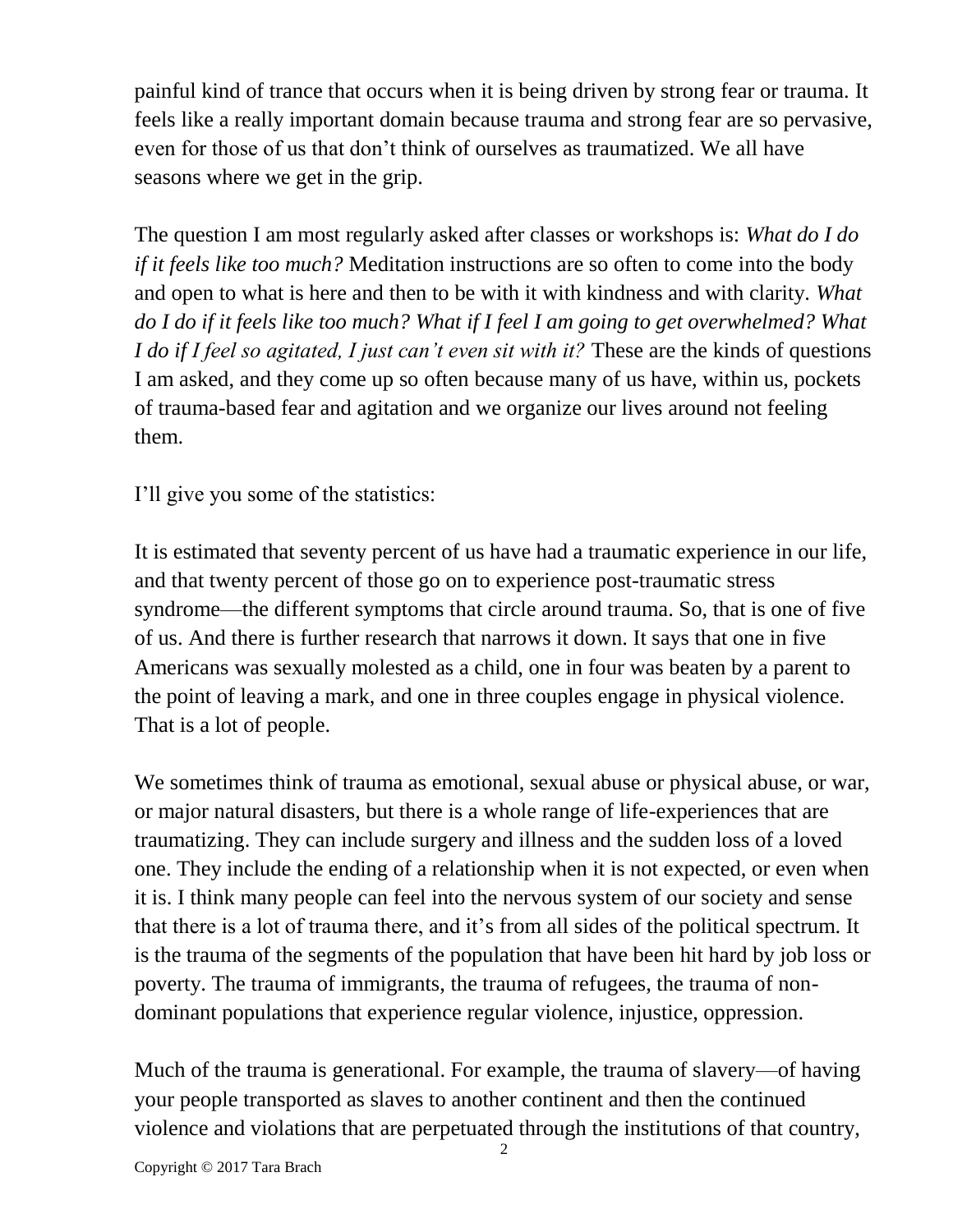it doesn't go away really quickly. Research is showing that generational violence is handed down biologically. You can actually see it. Faulkner says: "The past is never dead; it is not even past."<sup>1</sup> Okay? You can see it in families where emotional and sexual abuse is handed down through the generations. It goes on and on.

How many of you have known trauma close up, either in your own being or with someone in your close circle? If we want to be able to help ourselves and each other and our society, we need to understand the challenge of trauma. It is very easy to see the effects of trauma and just be angry at yourself or the person or society that is traumatized, and not get the tremendously powerful set of circumstances that are driving it.

There is something that I have noticed – and this is now the other side of things – which is that many people, when they have come to terms with "Okay, there is trauma here," and they have actually gone into a path of recovery from trauma, have come into an experience of profound spiritual healing. So trauma and the awfulness of it, when faced, can bring about a very deep kind of waking up. Many of you know Leonard Cohen's well-known line: "In the broken places the light shines through." In the broken places the light shines through . . . when we deepen our attention.

I have seen and worked with so many people that have been traumatized and I have it very close up in my life too, like many of you. And I have seen that trauma is a cutting off. It is a cutting off within our own body, it is a cutting off with others. That is the pain—the pain of separation. And the process of recovery is a reconnection to the sacred, to a real sense of spirit. So this is what I want to look at in this particular talk. We are going to explore what trauma is and the path of recovery that really goes all the way to a deep sense freedom and awakening.

We will cover this in four parts. The first part will look at being able to recognize and understand the suffering of trauma because, as I mentioned, if we don't, we will blame. There is a lot of shame that surrounds trauma, and a lot of blame outwards. We can relate to it with compassion if we can understand the nature of its suffering. Next, we will look at we can resource trauma. How can we bring in enough safety and love to begin to work with it? Part three is presence. How do we really

l

<sup>1</sup> Faulkner, W. (1951). *Requiem for a Nun*. New York: Random House.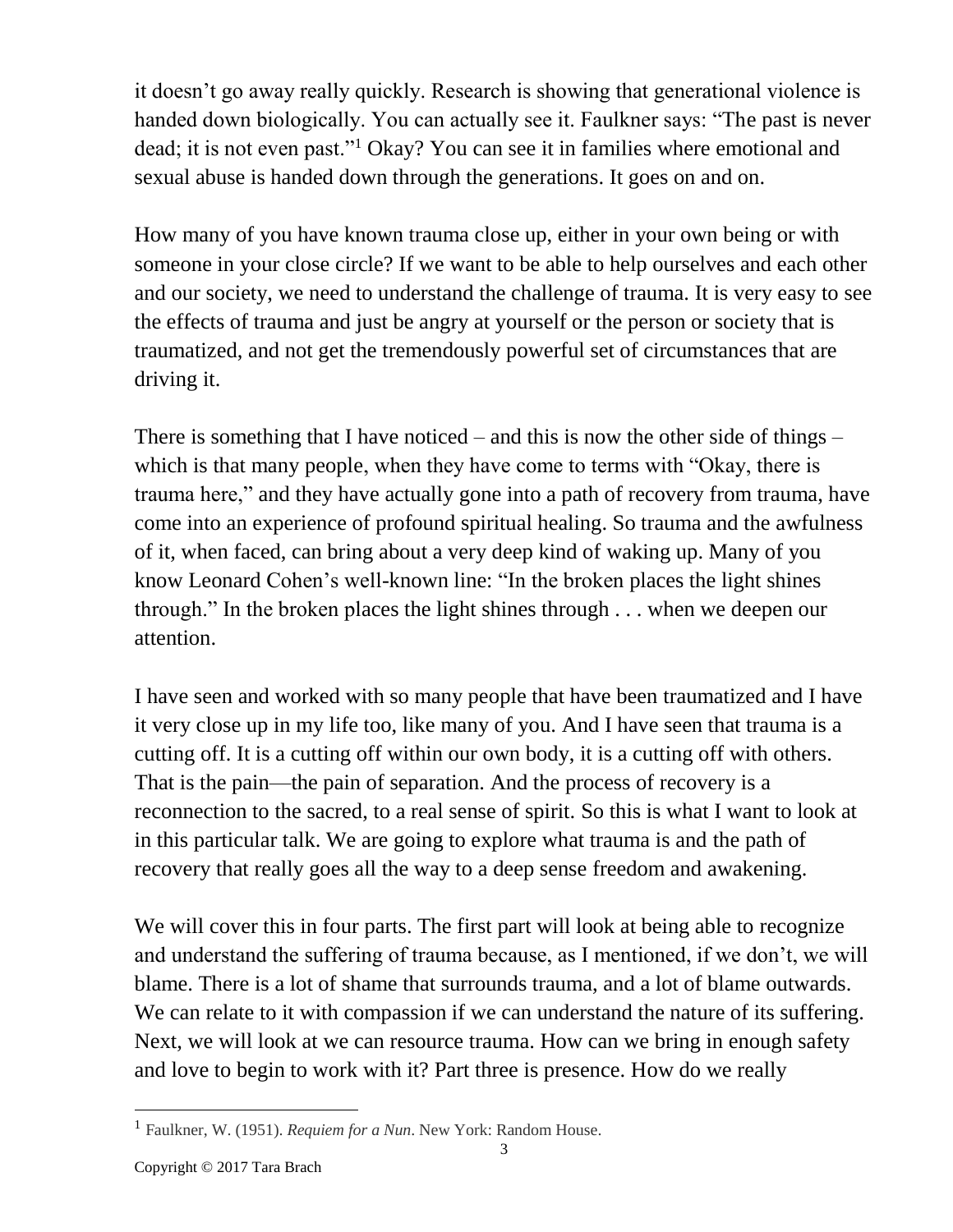reconnect with the unlived life that is there that we have been avoiding? And the last part is then: How do we then live from a more fearless heart?

Okay, number one. What is trauma? In a simple way, you could just say that, when our nervous system is overwhelmed and our coping strategies don't work, we get traumatized. When our normal ways of coping—fight-flight-freeze, being able to navigate a situation—don't work, we get traumatized. And if the trauma is not processed or if we aren't eventually able to fight off, or get away from, or in some way manage what is attacking us, then we freeze in a way that the unprocessed fear gets locked into our body—into our tissues. And then that brings up all the symptoms that are called PTSD that include anxiety, and include depression, and include dissociation—because we are trying to get away from our body. This also includes intrusive thoughts that come in and really torment us. It includes sleeplessness for many people, and avoidant behaviors that very much turn into addictive behaviors. As I have come back to a couple of times already, PTSD is almost always very much coated by and held together by a sense of shame. It is a really terrible Catch 22. Something happens and we get traumatized and we are coping as best as we can with these strategies and then we hate ourselves for it because they don't look good and feel good. And that shame, by the way, binds the whole process.

What is actually going on inside us when we get traumatized? This is what is interesting to me because I am beginning to, more and more, understand trauma as a breakdown in communication. When we are an integrated person, all parts of our body communicate with each other. There is a flow of energy and information moving through. When we get traumatized, that breaks down. Certain parts of our brain have evolved to monitor for danger and, when we have been traumatized, they become over-activated and pick up on all sorts of triggers that might be interpreted in the mind as trouble, but are not really danger. So, the body is constantly in a flush of stress and reactivity and we are seeing the world not through rose-colored lenses, but through the lens of pure fear.

And I have shared before, the most useful way of understanding this breakdown in communication that accompanies trauma is an image from Dr. Dan Siegel, a psychiatrist and author. In his hand model of the brain, he demonstrates the structure of the brain as a fist—you might want to make a fist yourself if you haven't done this before—this is your brain. If you open it up, your arm is your spinal column,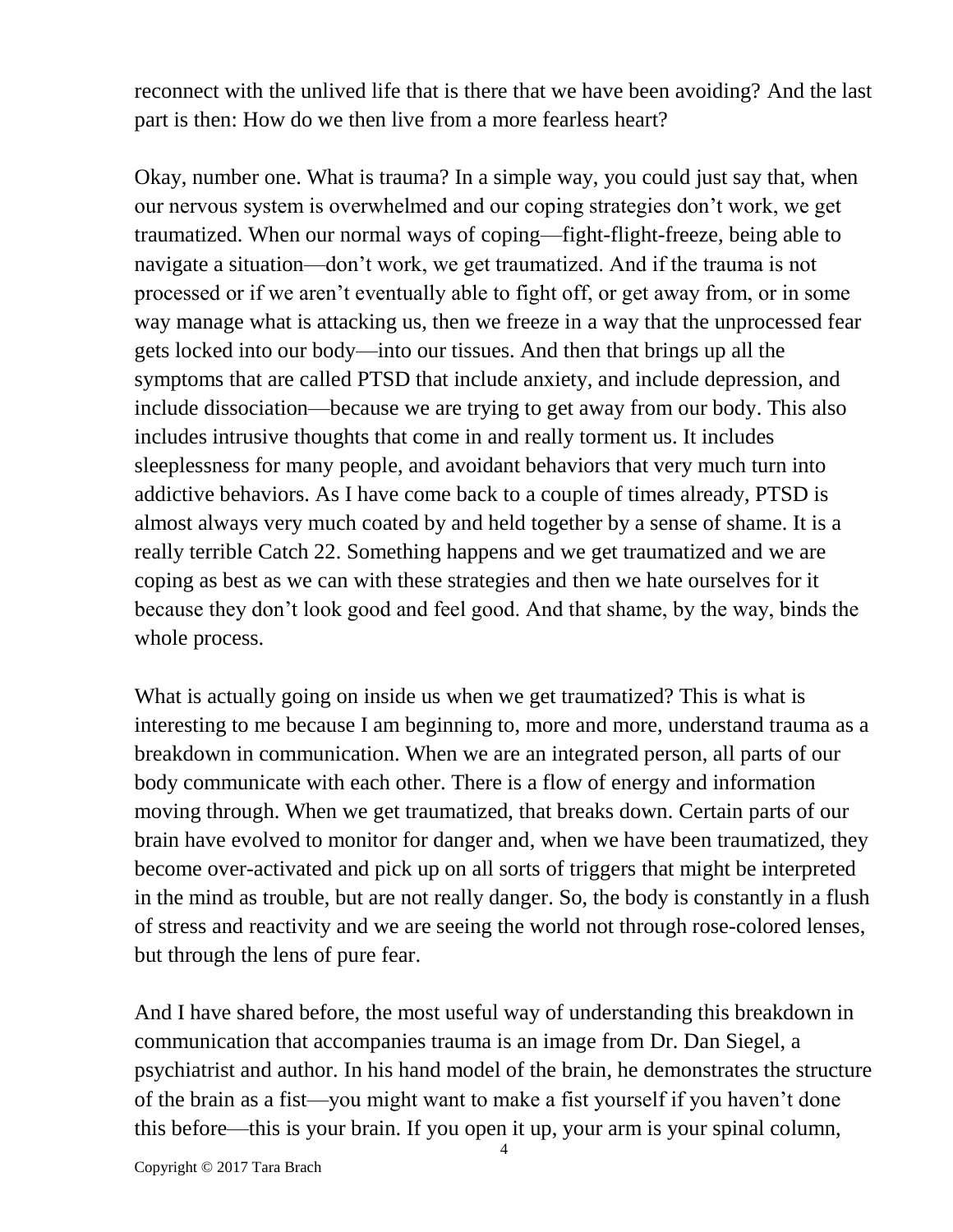your wrist going up into the heel of the palm is the brain stem, and your thumb is your limbic system. Your brain stem and your limbic system work together to regulate arousal—fight-flight-freeze and emotions. The four fingers come over the thumb, this is your frontal cortex. The cortex is the thinking and reasoning part of the brain, and the frontal cortex, in particular—where your forehead is—that is the site of mindfulness. It is the site of compassion and the whole compassion network. It is the site of morality and perspective.

When the brain is integrated, this frontal cortex down-regulates. What that means is that you might get a message saying: *Danger coming up!* And the frontal cortex will say: *No, it kind of seems like that thing that happened in the past, but now is now and you are okay.* And that calms down the limbic system.

But what happens when you are not integrated and in good communication? When you have been traumatized and there is not good communication going on and the frontal cortex isn't giving its information? Fear and messages of danger come up and you *flip your lid.* You basically lose contact with the frontal cortex, and are living in an unintegrated state where this fear-based sub-cortical looping is in control. It has hijacked your system. <sup>2</sup>

What I didn't know until more recently was that the stress-chemicals, mostly cortisol, that flood through our system when we are really frightened actually destroy neurons, and they particularly have an effect on the neurons that connect the more far-reaching parts of the brain. So, if you have been traumatized and there is already less communication between the frontal cortex and the limbic system, you completely lose contact much more quickly and are living in that place of feeling like, "I am in the thick of it, I am in danger with no good way to deal with it." That is the communications break down. If you think of the opposite, when communications are flowing, in a way it is like the state of enlightenment—a state of full integration where all the circuits are connected and you are really able to light up.

Not only do we have a communications breakdown internally when there has been trauma, but our interpersonal communications also break down. Why is that? The

l <sup>2</sup> Siegel, D. J., M.D., & Hartzell, M., M.ED. (2004). *Parenting from the Inside Out: How a Deeper Self-Understanding Can Help You Raise Children Who Thrive*. New York, NY: Penguin Group.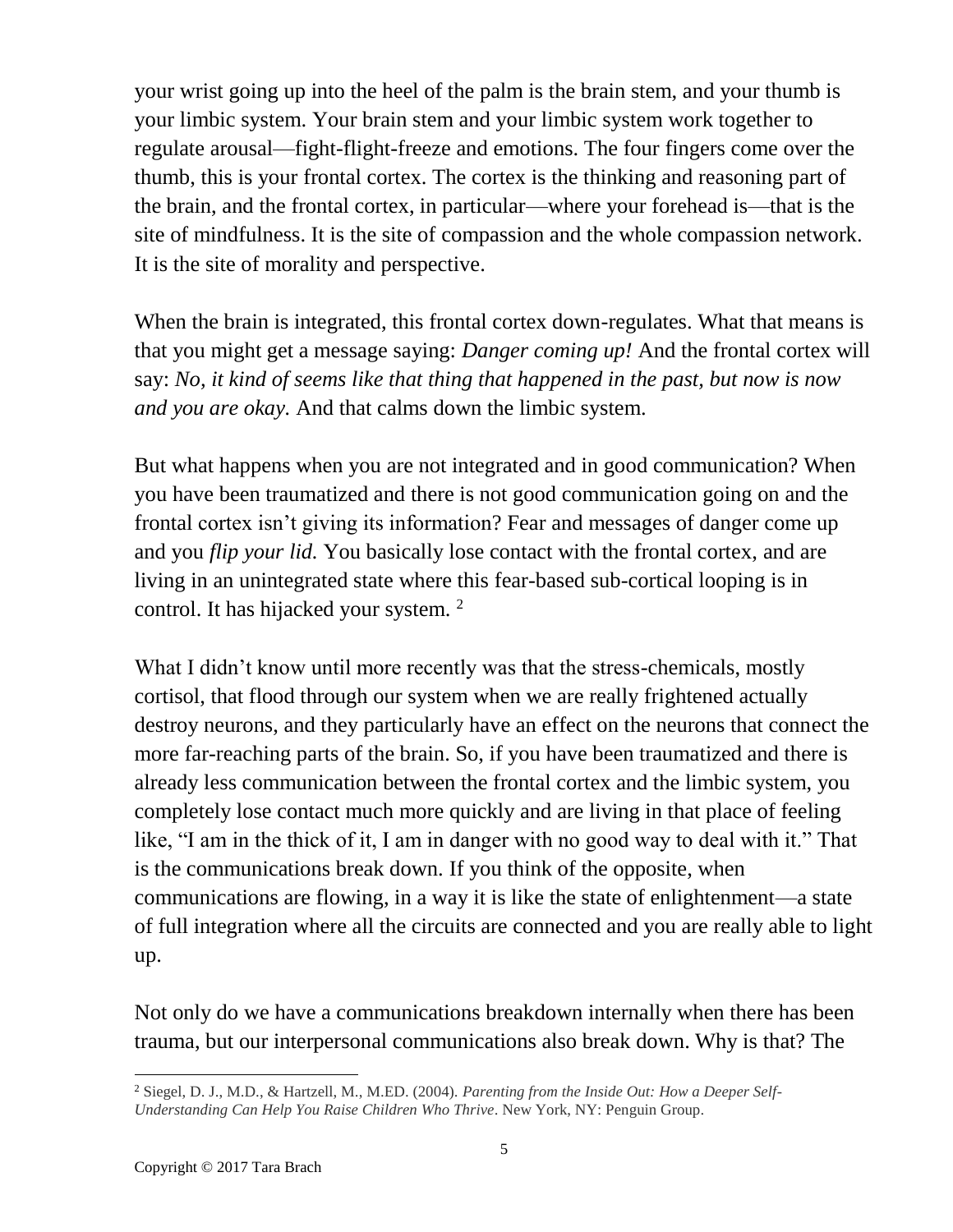frontal cortex that down-regulates emotions is also what allows us to pick up really important information from each other in order to be able to have empathy and to be able to sense what is going on for another person. When there isn't good communication internally, we can't tell whether another person means well for us, or is a threat, and we are much more at the mercy of our negativity-bias that perceives threat, feels unsafe and can't trust.

It sounds pretty awful—our communications are cut off inside and we are cut off from the world—when we are in the state of trauma, it is pretty awful. But everything that has been disconnected can be reconnected, and the rest of the talk will be how we do that.

Now, interestingly, to communicate fully and in order to be able to play and mate and nurture our young and nurture each other, we actually have to be able to turn off our defense systems. You can't really make love and be nurturing if you are on high alert and your defenses are on. There was a very interesting experiment back in ninety-ninety-eight, by a neuroscientist named Jaak Panksepp. He observed young rat pups in their cage doing the whole rough-and-tumble of their play. He watched them for a number of days playing, and then he took one cat hair, put it in the cage, left it there for twenty-four hours and then removed it. And what do you think happened? They stopped playing completely. As soon as that trigger for danger was in their cage, it completely wiped out their play. Afterwards, they gradually began to play some, but never again in the same way.  $3\overline{ }$ 

This brings up a really important question for us, even if we haven't been traumatized: *Where, in some way, are we perceiving a cat hair? Where do we have that embedded association with danger that is keeping us on defense and stopping us from playing?* And I actually mean the word *playing* because we don't play very much. So whether it is being able to be playful or nurturing, loving, whatever – there is a cat here in there and, for some people, in a very ongoing way, it can way more triggering than for others.

So, this is part one. We get cut off and then we add on shame. We blame ourselves for the ways that we are not communicating well and we blame ourselves for the

l <sup>3</sup> Panksepp, J. (1998). *Affective Neuroscience: The Foundations of Human and Animal Emotions*. New York, NY: Oxford University Press.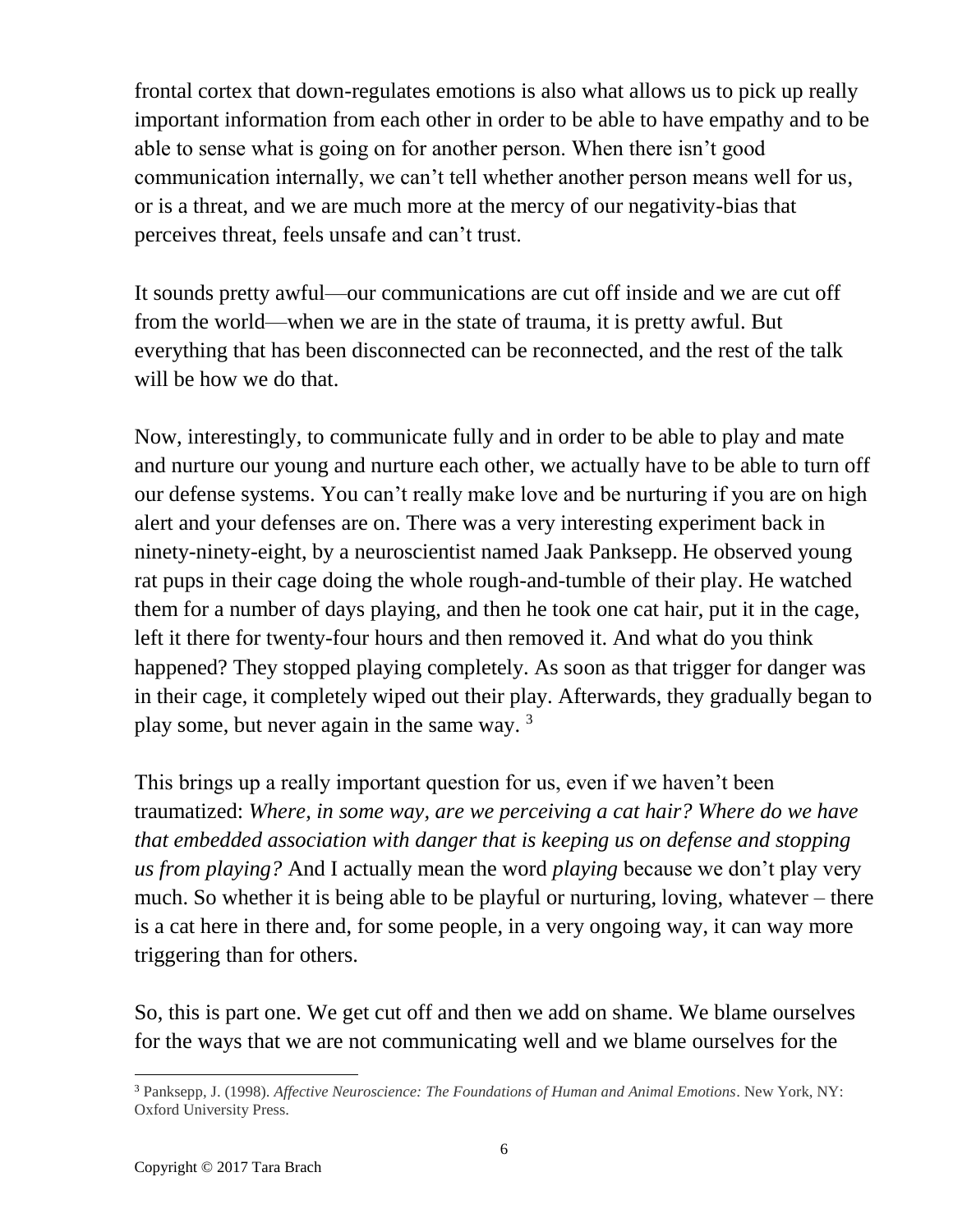ways that we are self-soothing and behaving in addictive, avoidant ways. We blame ourselves over and over again.

A few years ago, when the economy dropped way down, one man I was working with had been laid off after his company had down-sized. He tried over and over again to find a new job and just couldn't. He was still looking when I caught up with him a year and a half or so later. And he was traumatized. It was like his work defined him, and he was really worried about his family and all the repercussions of being out of work. He was experiencing panic and depression. He was sleepless. He was on anxiety meds and he was addicted to them. He was avoiding social situations and his marriage was really going south. The whole thing was wrapped in shame, as I have been mentioning.

As we were working together, he was telling me what was going on and how hard it was, and I paused and said, "Do you realize that this is trauma—that you have been traumatized?" And he was startled. He had never named it that way. Now, sometimes naming it can be a box—a category that locks us in—but it can be really freeing when we are able to say: *Wow, this is a form of suffering and it is really intense*. So, I went on, "This is trauma, and it is not your fault. You are not alone. There are a lot of people I know that are experiencing something like this. Losing a job can be really traumatizing. And there are a lot of people who, for other reasons, are traumatized. But it is not your fault that your nervous system is responding this way." And that is when he began to weep, because the burden of feeling terrible and then hating himself for how he was dealing with it was crushing. Trauma is important—it's important that we identify it and it is important that we begin to loosen the bind of shame around it.

Part two. Once we have got it, and have identified that there is trauma, it takes a while to de-shame. You can see in twelve step groups, how powerfully helpful those are with addiction, that when we are able to really "get" that we are all in the same boat*,* it is less personal. So it is with trauma. When we understand that a lot of people are traumatized and this is how the nervous system responds to it, then we begin to say: *Okay, how can we resource? How can we begin to reconnect and reintegrate?*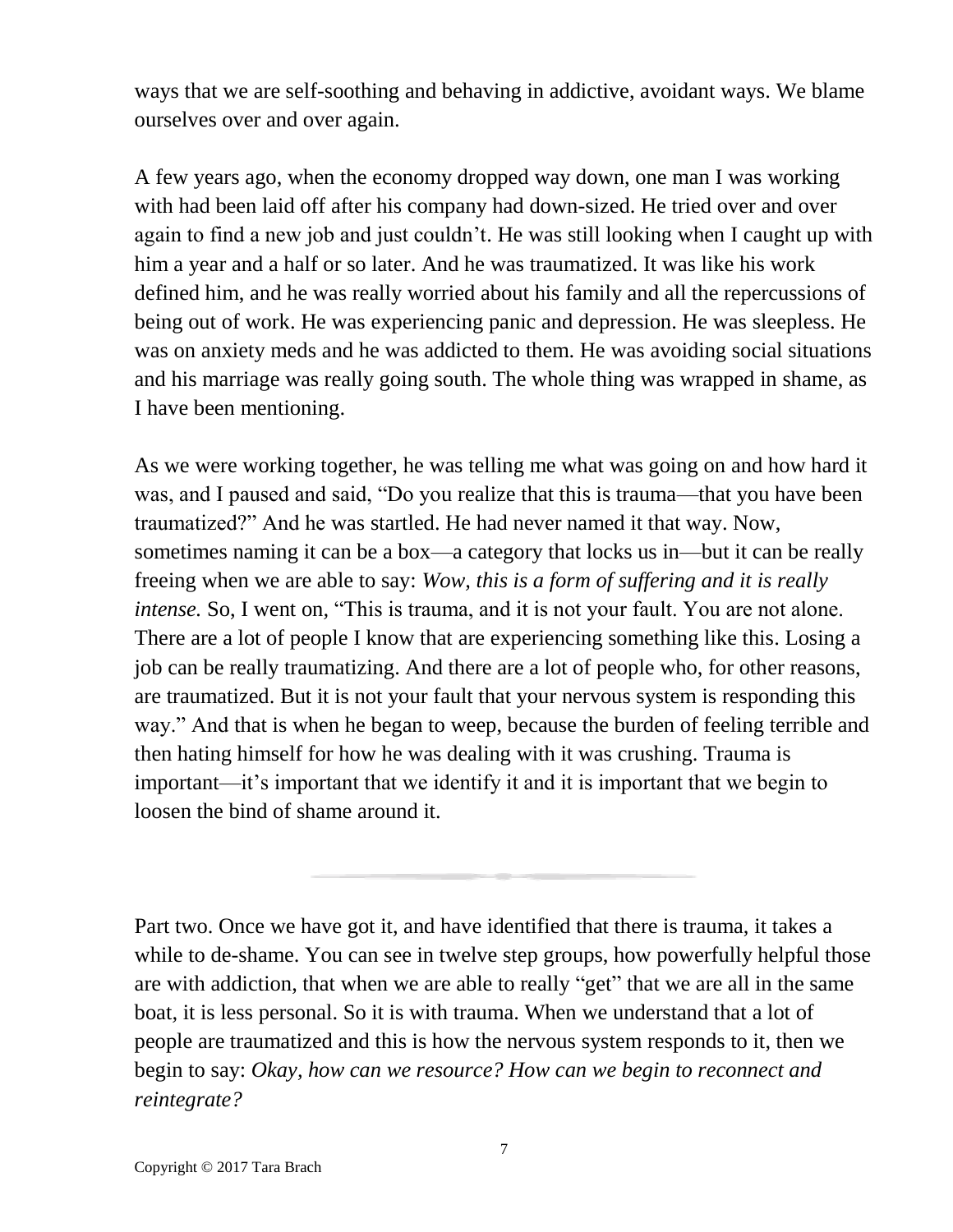In the shamanistic cultures, it is believed that when a person is traumatized, their soul leaves their body as a way to protect itself from intolerable pain. In a process they call Soul Retrieval, they bring together a community of people that are with the traumatized person, creating a tremendous amount of love and safety, and the soul is invited to return.

Likewise, in different healing contexts—whether it is in the care of a therapist or friend, or a group of friends, or with a teacher—we begin to find ways to create containers of safety and love. That is the beginning, because we were wounded, most of us, in relationship, and most of us need relationship to heal. If you think about the pervasive amount of traumatic wounding in early childhood, when there is neglect or when there is abuse, there is a lack of basic safety or trust, and that creates huge stress for the infant or young child—so much stress that floods of cortisol move through at a key developmental period for them—a key developmental period for the brain and for the parts of the brain that allow for socializing. Those neurons that connect are destroyed. Psychologist Louis Cozolino says: "It is not survival of the fittest. It is survival of the nurtured."<sup>4</sup> It is a really good line. When we are traumatized, the first needs are safety and love.

There is one young man I know who lives with a huge amount of anxiety and he has tried every modality I have ever heard of. And he said, "After doing all of these different processes and techniques, there is only one thing that works, and that is kindness."

You see it with children. There is one story from a mom about her children that are having a really big fight. They go to bed after their fight and then there is a horrific thunderstorm in the middle of the night. And this woman said she heard a noise upstairs and she called to find out what was going on during the thunderstorm, and then a little voice answered, "We are in the closet forgiving each other."

In a similar story I heard, there was, again, a storm at nighttime. You know, children get scared. And this little boy wanted to sleep with his parents. He would call out to his father and say, "Please can I come into your room?" And each time, his father would say, "You don't have to. God is with you." Then, twenty-five minutes later,

l <sup>4</sup> Cozolino, L. J., Ph.D. (2006). *The Neuroscience of Human Relationships: Attachment and the Developing Social Brain*. New York: W.W. Norton & Company.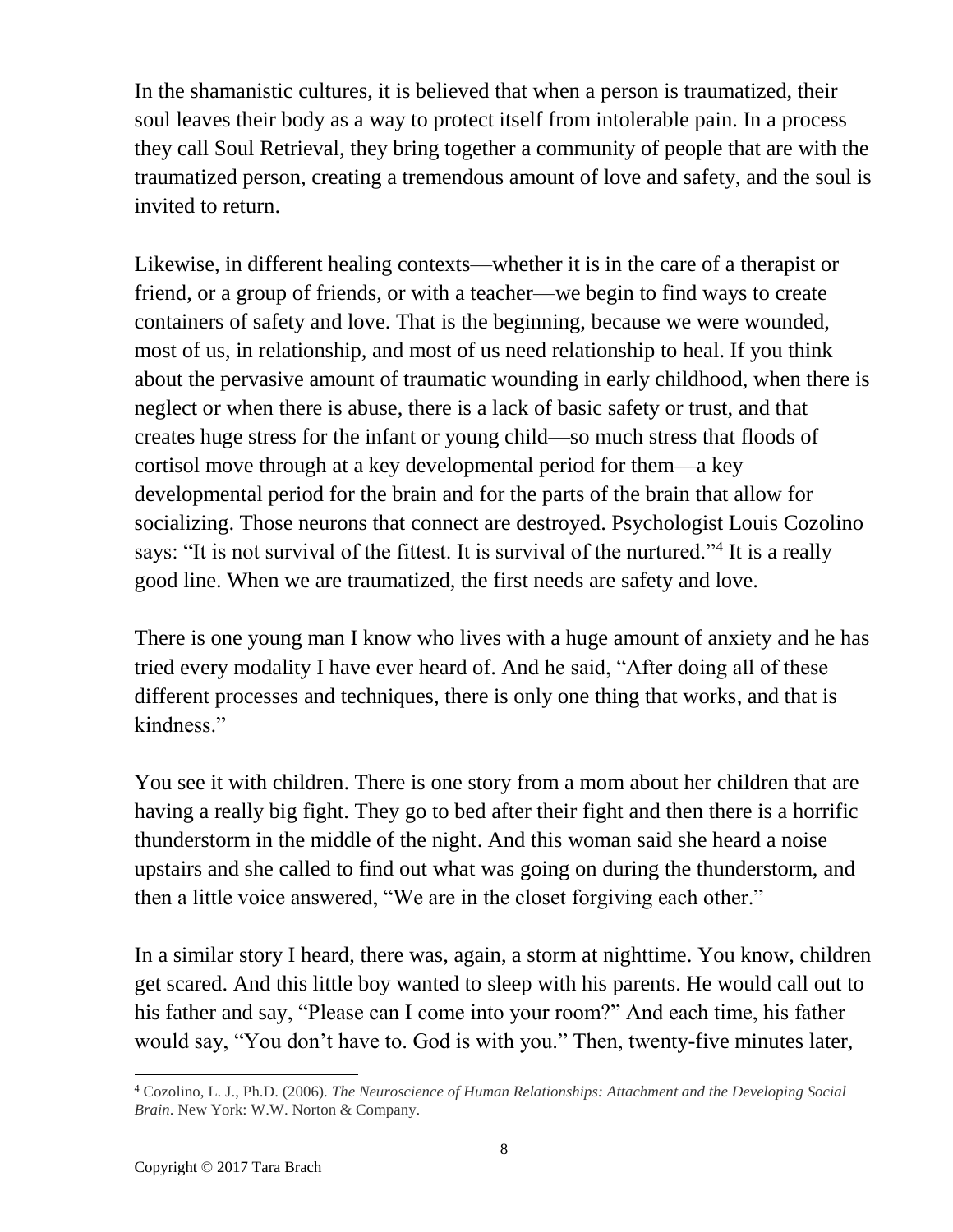he heard his son calling again and he would come and say, "God is with you. You are okay." Finally, the third time, the little boy said to his dad, "I know God is with me. But I want someone with skin on."

We know from research that when we are in relationship, it reduces fear. Research shows that when somebody is filled with fear and they hold hands with someone that they love or trust, you could watch their brain calm down on an MRI. And we know that hugs that last 20 seconds release oxytocin and that is incredibly soothing. And you can do the inner practices of loving-kindness and compassion that, in your mind, invoke a person you care about with you and loving you, and that can create the same biochemical shift—reducing the sympathetic nervous system and getting the parasympathetic nervous system going.

In clinical research—and this is bringing us now to meditation and how we practice—it has become very clear over the years, that it is not useful when there is a lot of trauma and really strong fear, to directly dive into the fear and open to it and be with it fully*.* It is really important to first soothe and calm and bring in a sense of safety and love—especially if it is trauma-based—and then the presence comes after that.

I'd like to share a story that illustrates how we can use meditation and mindfulness, in concert with practices that bring in that sense of safety, to work with really strong fears:

The person that I would like to describe was a parole officer in a state prison facility, and she attended my Wednesday classes for about four months before she asked if we could meet. When we did, she said that she was so restless that it was hard for her to sit through the class and she often couldn't feel her body when I would do a body scan. Even trying to close her eyes felt hard sometimes. She said, "I am hyper-vigilant and it's just very scary for me."

Those are real signs of trauma. Many people find that, if they have been traumatized, trying to meditate—*close your eyes, come into the present moment, feel your body*—it is the exact opposite of what feels possible. The more trauma, the more dissociation.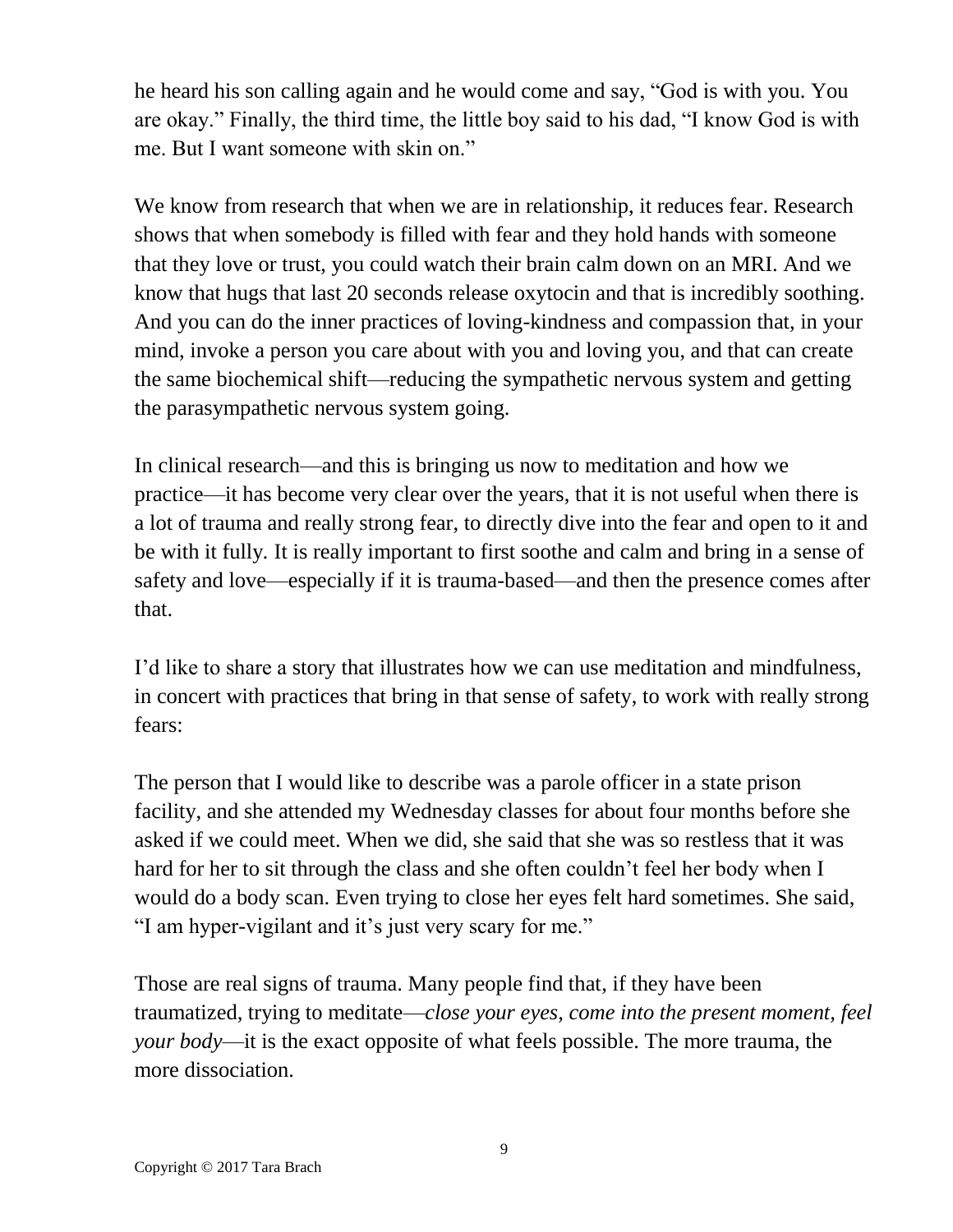So we talked a bit about her past and she had a history, as I had imagined, of repeated sexual abuse by her uncle over a number of years. And then her pattern continued with abusive relationships with partners. So, she had a lot of shame. She basically considered herself damaged goods and was very hard on herself and tough on others, particularly in her job. "But," she said, "When I am triggered, I am just like this scared little girl and there is no center, there is nothing there." Cigarettes and overeating had become her strategies to self-soothe.

As I have already described, she needed some sense of relationship, love, and safety to calm her down enough to begin to actually go toward the unlived life inside her. I asked her some questions that I often ask people who are meditators and who want to be able to find that internally. I asked her, "What is it that, in your life, gives you a sense of safety? When do you feel safe? When do you feel loved?"

For her, it was when she was with her sister or her best friend and, over the months, she included me—she called us her spirit allies. I asked her more questions: "When you are with people that are safe and loving, what is it like? How does it feel? Can you imagine it right now?"

She had me there already, and she imagined her sister and her friend and said, "You know, it is like being surrounded. It feels like being in a warm bath."

And so I asked, "When you are in that warm bath and feeling surrounded, what is your deepest, deepest prayer?"

She answered, "Just… May I feel completely safe; May I feel fully loved."

That became her practice. So, even if we were not physically present, she was able to invoke her community of spirit allies and, we would surround her, just as it was done in the shaman cultures. She could bring us to mind and sense that warmth and sense of being held, and she would use her prayer as a mantra: "May I feel safe… May I feel loved…"

I also taught her a few other really powerful ways to resource ourselves when there is trauma or strong fear. Grounding is important for any of us when we are caught or when we are stuck in that trance of reactivity. Start by feeling the pressure of your bottom against the seat that you are sitting on, the weight, your body, the warmth,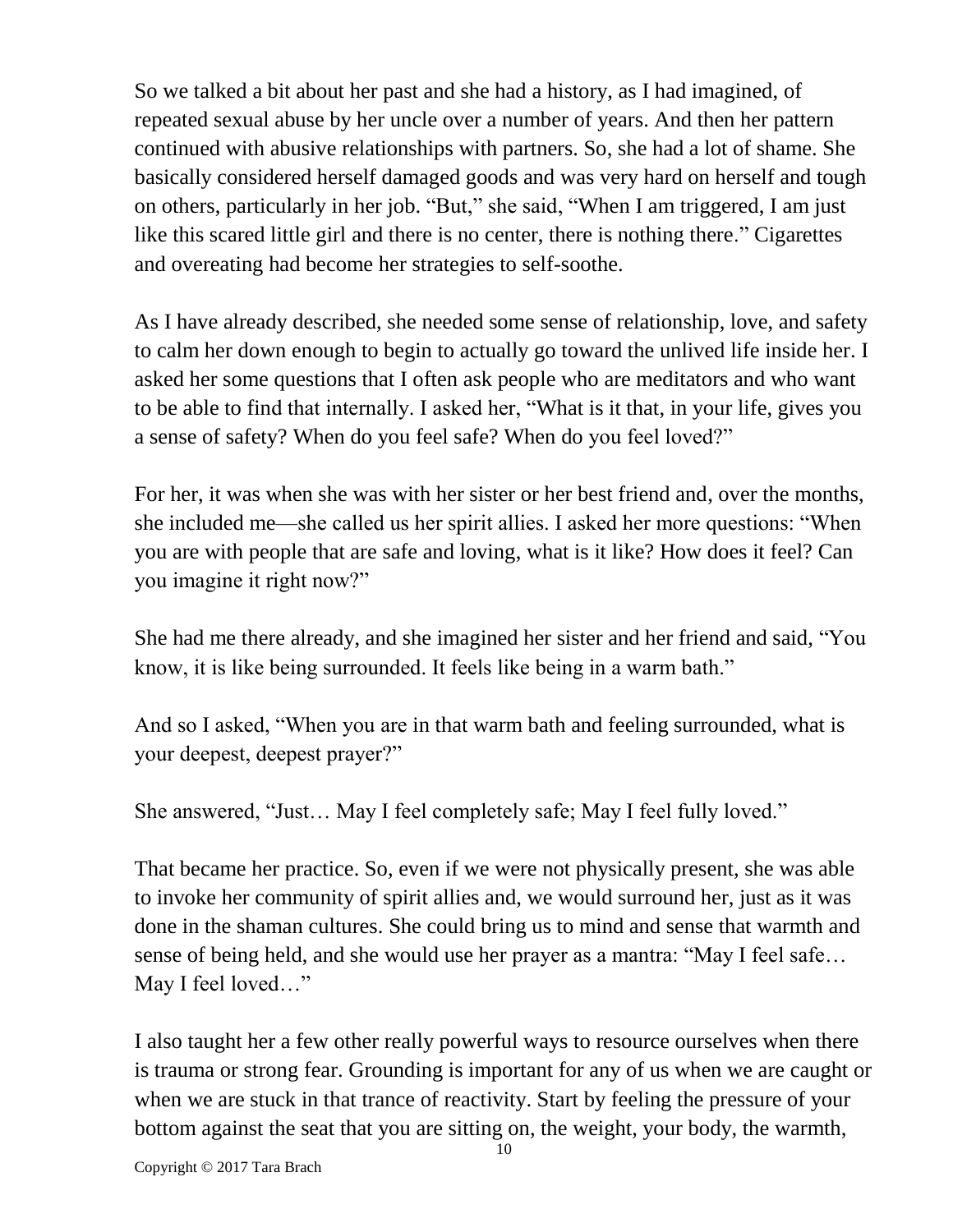the place of contact. Feel your feet on the floor. Really become aware of gravity connecting you with the earth. You might feel where your hands are on your legs or touching each other. Grounding means to know you are here, right here. You can also ground visually. You might open your eyes and just scan in front of you, notice what you see. It might be you see feet, shapes of feet, you see the wood of the floor, you see the different shades of color in the wood. Part of grounding is to become visually aware of what is right here in the moment. If you are at home, you could look outside and see if you can actually name what you see so it brings you fully into the present moment.

If you close your eyes, another way of grounding is to scan through your body and sense if there is any place in your body that feels like safe space—where the sensations are pleasant or neutral. Again, you are grounding in your body, in the present moment. Anchoring. It might be the sensations in the hands. Just feel them right there…

Another way of grounding is to let the breath collect and center you. For some people that have been traumatized the breath is really helpful. For others, it is completely not helpful. So you have to kind of experiment. But if you want to use the breath to calm down your nervous system, it is a long, deep in-breath with a slow, long exhale. You might try it now: Inhaling deeply and then a slow out-breath. Slow in-breath, counting to six seconds, and a slow out-breath, another six seconds. So you are matching the length of the in-breath with the length of the out-breath. They are long and slow with no space in between. It is a circular breath; it just keeps going. There are variations on it, but there is much research that this kind of breathing can help to quiet and calm the nervous system.

Finally, just like what Dana did in terms of calling on her spirit allies, we can resource by bringing others to mind. You might begin by placing your hand over your heart, sensing that your touch is light enough that you actually feel a quality of tenderness. Part of resourcing is beginning to bring this quality of kindness, safety and presence right here to the inner life that needs it. Let your breath be slow, long and deep. Feel it in the heart. Scan in your mind and sense a time in the past when you were with someone with whom you felt safe and cared about. It could be a person that is alive or not alive. It could be an animal, could be your dog. It could be a friend, teacher or healer. It may be a relationship that is not so personal, but you feel the presence of that person in your mind, maybe a spiritual figure that really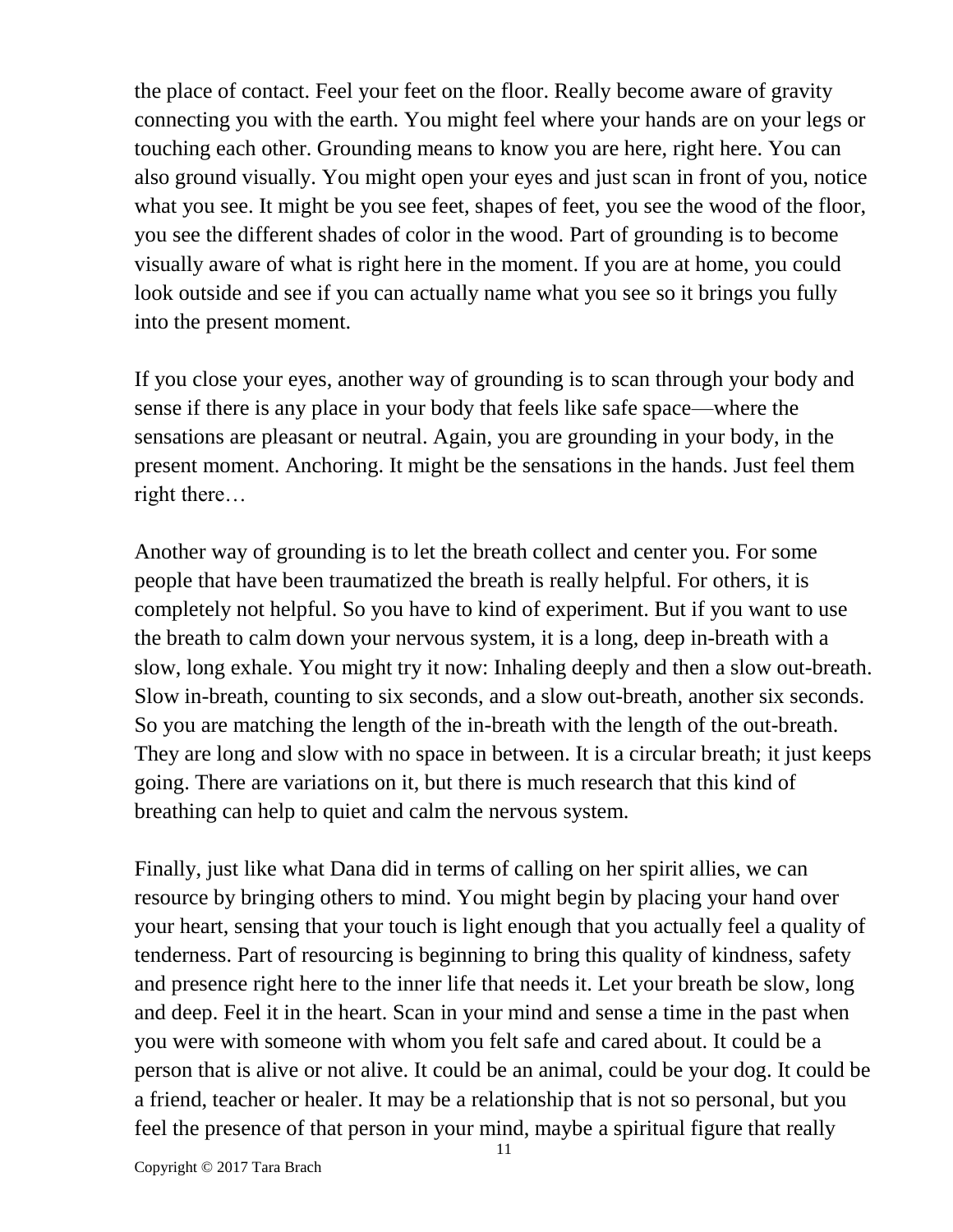helps you to feel safe and loved like Jesus or the Dalai Lama, the Buddha or Kuan Yin. Just imagine and sense the presence of this being with you right now and notice what the feelings are like. Sense whether there is a kind of warmth that can wash through you.

And then, when you are ready, relax your hand down and just sense that this experiment, and resourcing, is something that you can do at any time—especially when you are *not* caught in fear—and you will begin to find the pathways back to integration, the pathways back home again. The more you practice any one of these, the more quickly you find yourself coming back to presence when you are stuck in strong fear or reactivity.

With Dana, this is what we did. She was practicing this regularly, especially sensing her allies around her. And then she began the presencing.

The most important thing to remember with presencing—meaning being with exactly what is here—is that you need to become familiar with what we call the *window of tolerance* and the *window of distress*. If you hit distress, that is a sign to go back and resource more, or to go have a cup of tea, or go for a walk so as not to re-traumatize. The bottom-line teaching here is that it does not serve to try to be mindful and present with something if it re-traumatizes you. So, if you find yourself in the window of distress, give yourself permission to stop and do something else to try to get a little more online and integrated again. Gradually, you'll find that you can, more and more, be present with that unlived life that you are running from.

And so, that was Dana's process. She was practicing doing that. And her time of most intensely being with that pocket of trauma came when she wasn't with me in therapy. She had just broken up with her boyfriend and he was enraged and she was afraid that he was going to stalk her. She was having a hard time sleeping and she realized how terrified she was, so she began doing the grounding—breathing and calling on her allies. The fear remained really intense, but she felt like she had just enough of a resourcing anchor there that she could be with it.

She described the feelings as "broken, hot glass tearing through her." It was really, really intense. So, she kept whispering our names and re-grounding and allowing it to happen. She would say, "May I feel peaceful, may I feel safe, may I feel loved." And finally, her body was trembling uncontrollably, but she started feeling like she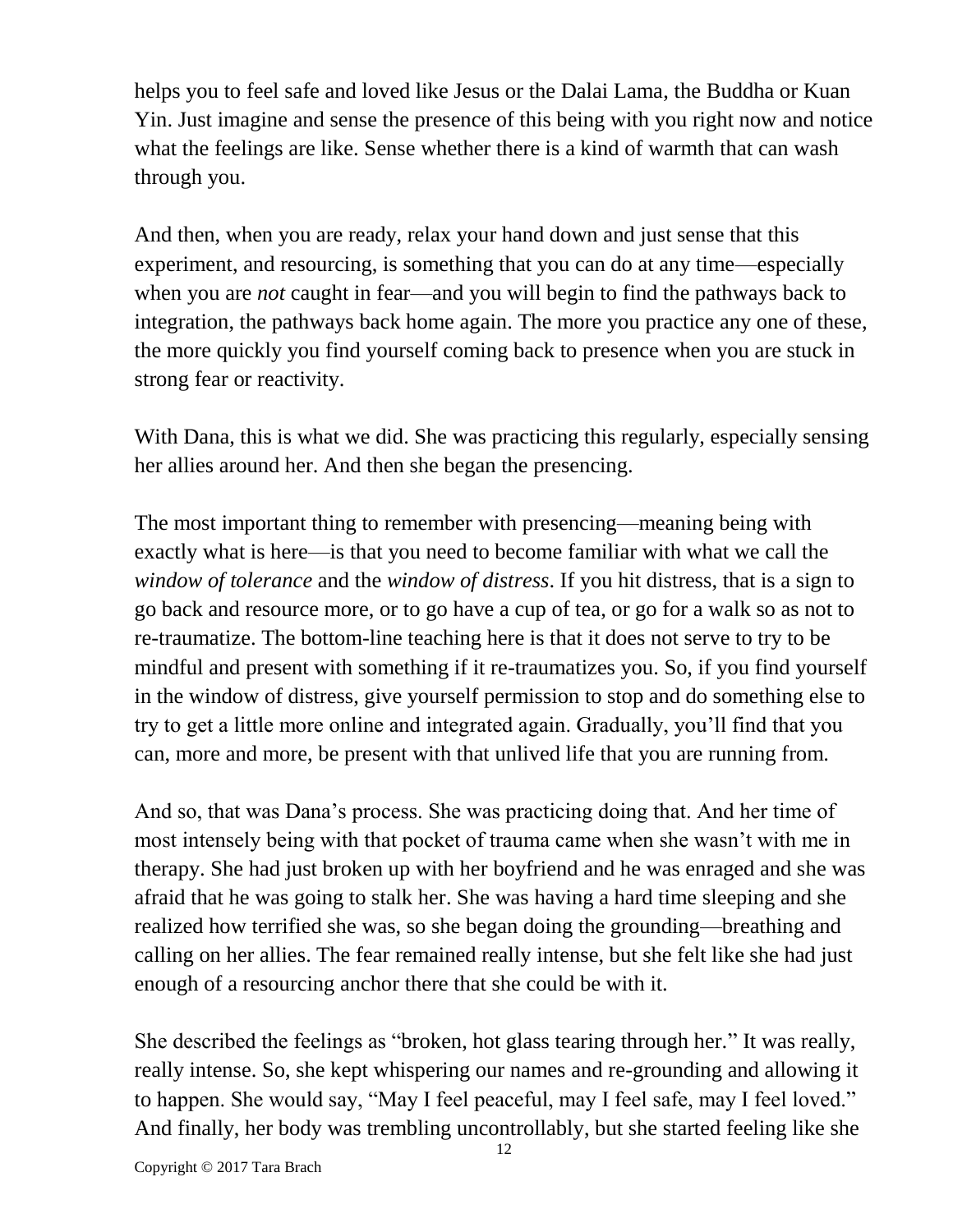could be with it. She had enough safety and love that she could let that huge amount of intense energy move through her.

Gradually, she noticed a shift. The fear was still there, but she was more and more aware of the space around it and inside of it. She described the space of loving that she felt held in as larger than the scared self and said that the space started to fill with very warm, luminous light. She said, "It was like I was part of that light, and then I realized my soul was back. I started crying, feeling how all these years I had been lost, living without this light—living in a broken self."

That experience of being present was a soul retrieval. What does it mean that her soul was back? She was reconnected to the spirit, the awareness, the love that is intrinsic to her and she was beginning to trust it more and more.

It is really hard, when there has been trauma, to revisit it and go back into the parts of our body where it is held. It is scary and we have to be resourced enough. What makes us willing to go through something like that?

For many people who have experienced trauma, there can be a really long time where there is a sense that our spirit has been tainted or destroyed. There is that much of a sense of being cut off. For Dana, she felt she had lost her soul. But it is not so. There is no amount of violence that can corrupt that timeless inner presence. The shame and fear might temporarily feel like they are taking over, but if we continue to pay attention and resource and gradually get more and more present, we will discover the loving awareness that really brings grace to our life. We intuit it. We know that even when we are cut off, there is something more.

After this experience that Dana had, she went through many rounds of feeling fear and having to re-ground and call on her allies. She felt like even though she sometimes felt cut off, she knew her way home—like when she got lost, she knew her way back. And she told me about one particular time, months after that soul retrieval experience, that really touched me.

She described phoning a recently paroled client who had missed one of his relapse prevention meetings. When she confronted him, he went on a rant—cursing and yelling saying, "You are like all the rest! You don't give a shit what my life is like!"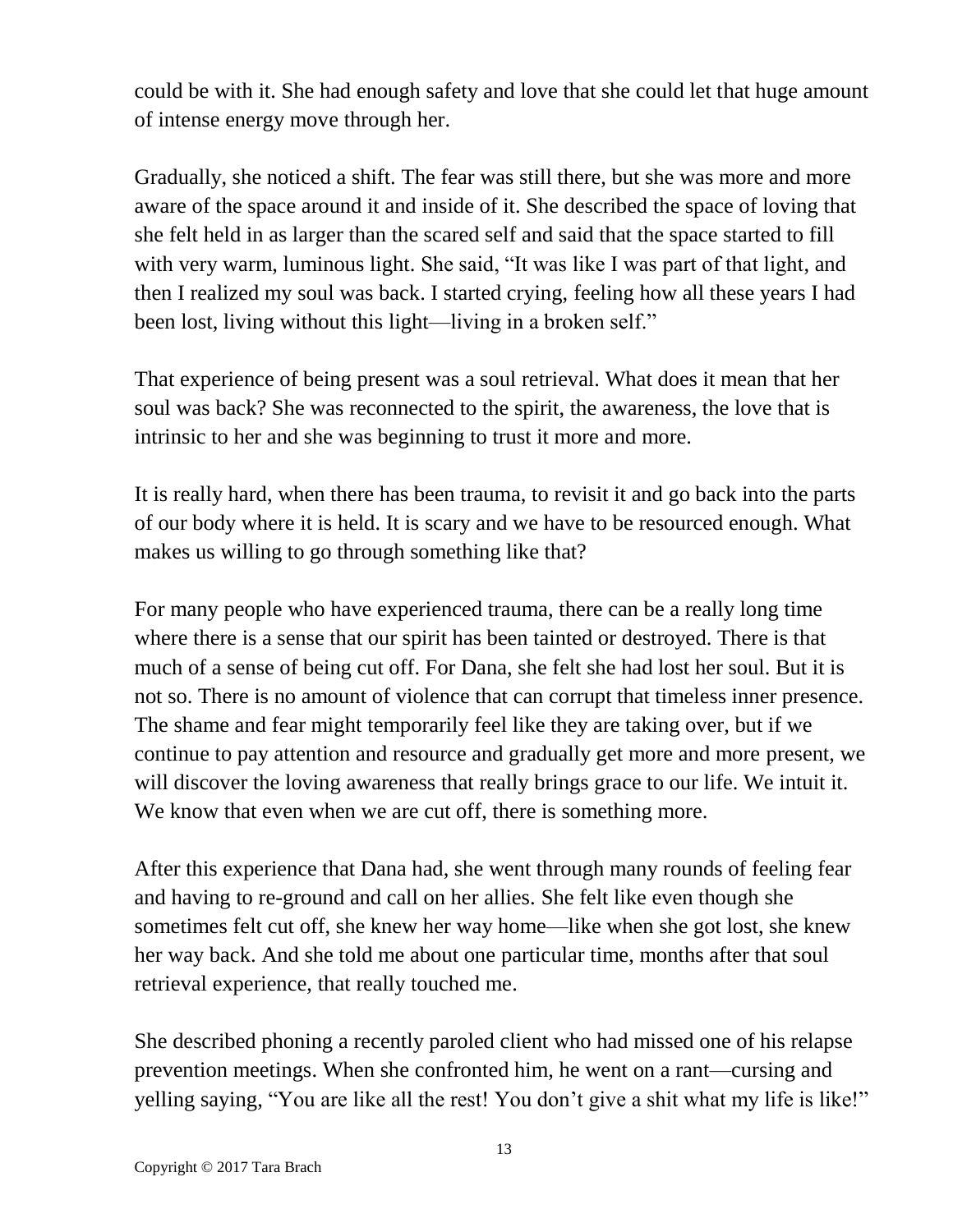And then he hung up on her. Her heart was pounding, her body was shaking and she felt like she had done something wrong. It set off some trauma.

So she did her practice. She sat still and grounded herself and she called on her allies. As she started relaxing, she sensed, again, that warmth and that light. She said, "I sensed the larger me holding myself." Then, just as she had been with her inner self, she started asking: *Well, okay, so what about this man who has been so aggressive and threatening*? *What has he been feeling?* She started trying to feel into what it was like for him and, suddenly, she could sense the humiliation that he felt when she called him. She was confronting him about missing a meeting and he felt humiliated. And she could also sense the fear under his anger. And then when she asked herself what he needed most, she got just how much he needed, in some way, to feel safe and like he mattered.

So when he came in for his appointment, she was a little nervous but she said she felt open and confident. At first he was very sullen and wouldn't look her in the eye. But then she started to ask questions with evident concern and he became more disclosing about how wild his friends were and how hard it was to stay clean. And right before leaving he said, "You know, maybe I got you wrong and I am sorry about that. Thank you for being on my team."

This is a woman who was hugely hard on herself and others, unable to read people, and she found her soul—her spirit—and then was able to live it with another.

This path of recovery and healing and awakening is one of reconnecting to the life inside us, reconnecting with each other and reconnecting with all beings. And it begins in a very simple way with creating a safe and loving container for what is right here in the moment.

## *Reflection:*

So I would like to invite you, right in this moment, just to scan and sense if there is anything asking for your attention right now… for your acceptance… for your inclusion. And sense the possibility of being able to offer some space of safety or some care to whatever is here. It might be the simple message: *You belong.* Or: *I am with you.* Or you might breathe right into the place where you are feeling the vulnerability or bring your hand gently to your heart and let the touch itself convey